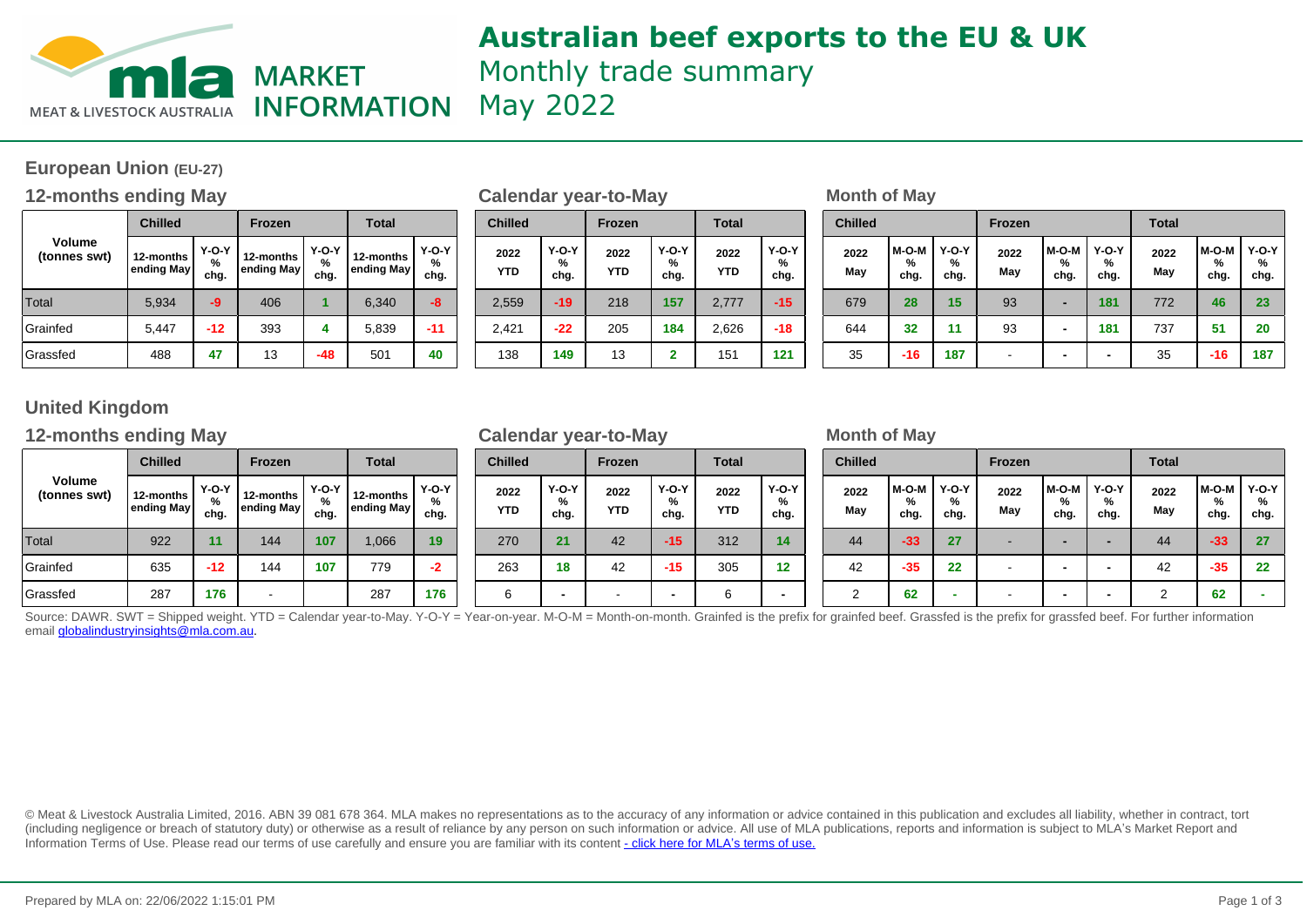

## **Australian beef exports to the EU & UK** Monthly trade summary

May 2022





Source: DAWR, Prepared by MLA

### **Year-to-May beef exports to the EU**



Source: DAWR, Prepared by MLA

Source: DAWR, Prepared by MLA



Source: DAWR, Prepared by MLA